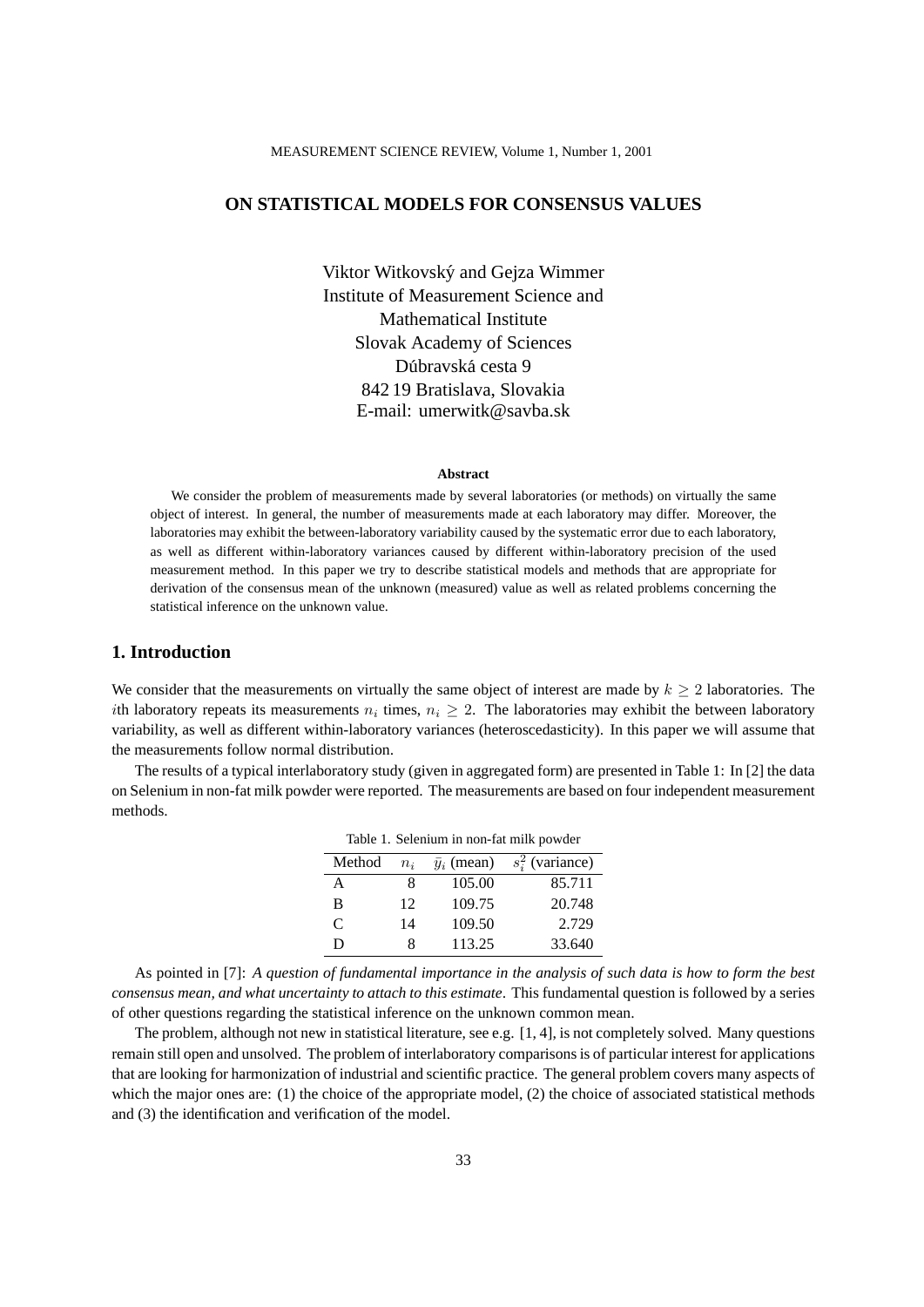### **2. Subject and methods**

Basic tool for analysis of interlaboratory measurements and to form the best consensus mean value will be the one-way classification (ANOVA) model, which may be both unbalanced and heteroscedastic, that is

$$
y_{ij} = \mu + \alpha_i + \varepsilon_{ij},\tag{1}
$$

with mutually independent errors,  $\varepsilon_{ij} \sim N(0, \sigma_i^2)$ ,  $i = 1, \ldots, k$  and  $j = 1, \ldots, n_i$ . The laboratory effects could be considered to be fixed effects or random effects. If the second case is true then we assume that  $\alpha_i \sim N(0, \sigma^2)$ are mutually independent and independent with all  $\varepsilon_{ij}$ . The variance components  $\sigma_i^2$  and  $\sigma^2$  are the nuisance parameters: the within-laboratory and between-laboratory variances. The model could be written in matrix notation:

$$
y = l\mu + Z\alpha + \varepsilon,\tag{2}
$$

where  $y = (y'_1, \ldots, y'_k)'$  with  $y_i = (y_{i1}, \ldots, y_{in_i})'$  is the *n*-vector of all measurements,  $n = \sum n_i$ . Further,  $I =$  $(1)$ <sup> $($ </sup>  $\frac{1}{1} \ldots \frac{1}{n}$  $\chi_k'$ )' with  $I_i = (1, \ldots, 1)'$  ( $n_i$ -vector of ones);  $\alpha = (\alpha_1, \ldots, \alpha_k)'$  is the (unknown) k-vector of laboratory effects;  $Z = Diag\{I_i\}$  is known  $n \times k$ -matrix; and  $\varepsilon = (\varepsilon'_1, \dots, \varepsilon'_k)'$  with  $\varepsilon_i = (\varepsilon_{i1}, \dots, \varepsilon_{in_i})'$  represents the *n*-vector of within-laboratory errors. Moreover, we will use the following notation:  $\bar{y}_i = \frac{1}{n_i} \sum_{j=1}^{n_i} y_{ij}$ ,  $s_i^2 = \frac{1}{n_i-1} \sum_{j=1}^{n_i} (y_{ij} - \bar{y}_i)^2.$ 

Notice that under given assumptions (random effects model) the following statistical properties hold true:  $E(y) = \mu$ ,  $Var(y) = \sigma^2 ZZ' + Diag{\sigma_i^2 I_{n_i}}$ , where  $I_{n_i}$  denotes  $n_i \times n_i$ -identity matrix. If the variance components  $\sigma^2$  and  $\sigma_i^2$  would be known the optimal estimator for the unknown common mean  $\mu$  would be the generalized least squares estimator (GLS estimator) which is (under the given assumptions) MVUE — minimum variance unbiased estimator, that is

$$
\hat{\mu}_{GLS} = (I'Var(y)^{-1}I)^{-1}I'Var(y)^{-1}y = \frac{\sum_{i=1}^{k} w_i \bar{y}_i}{\sum_{i=1}^{k} w_i},\tag{3}
$$

where  $w_i = 1 / Var(\bar{y}_i)$  with  $Var(\bar{y}_i) = \sigma^2 + \frac{\sigma_i^2}{n_i}$ , i.e. the optimal estimator of  $\mu$  is the weighted average of k laboratory average values  $\bar{y}_i$  with the weights  $w_i$  inversely proportional to the variances of the individual laboratory averages. Under given assumptions the exact distribution of the estimator is known:  $\hat{\mu}_{GLS} \sim N(\mu, 1/\sum w_i)$ . From that the standard statistical inference on  $\mu$  could be performed.

If the variance components are unknown the situation becomes more complicated. Under normality assumptions the maximum likelihood estimator of  $\mu$  is a reasonable choice to form the consensus mean value. The ML estimators of the (unknown) common mean  $\mu$  and the between-laboratory variance  $\sigma^2$  have the form

$$
\hat{\mu}_{ML} = \frac{\sum_{i=1}^{k} \hat{w}_i^{ML} \bar{y}_i}{\sum_{i=1}^{k} \hat{w}_i^{ML}} = \frac{\sum_{i=1}^{k} \hat{\gamma}_i^{ML} \bar{y}_i}{\sum_{i=1}^{k} \hat{\gamma}_i^{ML}},
$$
\n(4)

$$
\hat{\sigma}_{ML}^2 = \frac{1}{n} \sum_{i=1}^k \hat{\gamma}_i^{ML} \left( (\bar{y}_i - \hat{\mu}_{ML})^2 + \frac{(n_i - 1)\frac{s_i^2}{n_i}}{1 - \hat{\gamma}_i^{ML}} \right),\tag{5}
$$

where  $\hat{w}_i^{ML}$  are the MLEs of the weights  $w_i = 1/(\sigma^2 + \frac{\sigma_i^2}{n_i}), n = \sum_{i=1}^k n_i, \gamma_i = \frac{\sigma^2}{(\sigma^2 + \frac{\sigma_i^2}{n_i})}$  and according to [7], the MLEs  $\hat{\gamma}_i^{ML}$  of  $\gamma_i$ ,  $i = 1, \dots, k$ , are found by minimizing

$$
n \log \hat{\sigma}_{ML}^2 - \sum_{i=1}^k \log \hat{\gamma}_i^{ML} + \sum_{i=1}^k (n_i - 1) \log \frac{1 - \hat{\gamma}_i^{ML}}{\hat{\gamma}_i^{ML}}.
$$
 (6)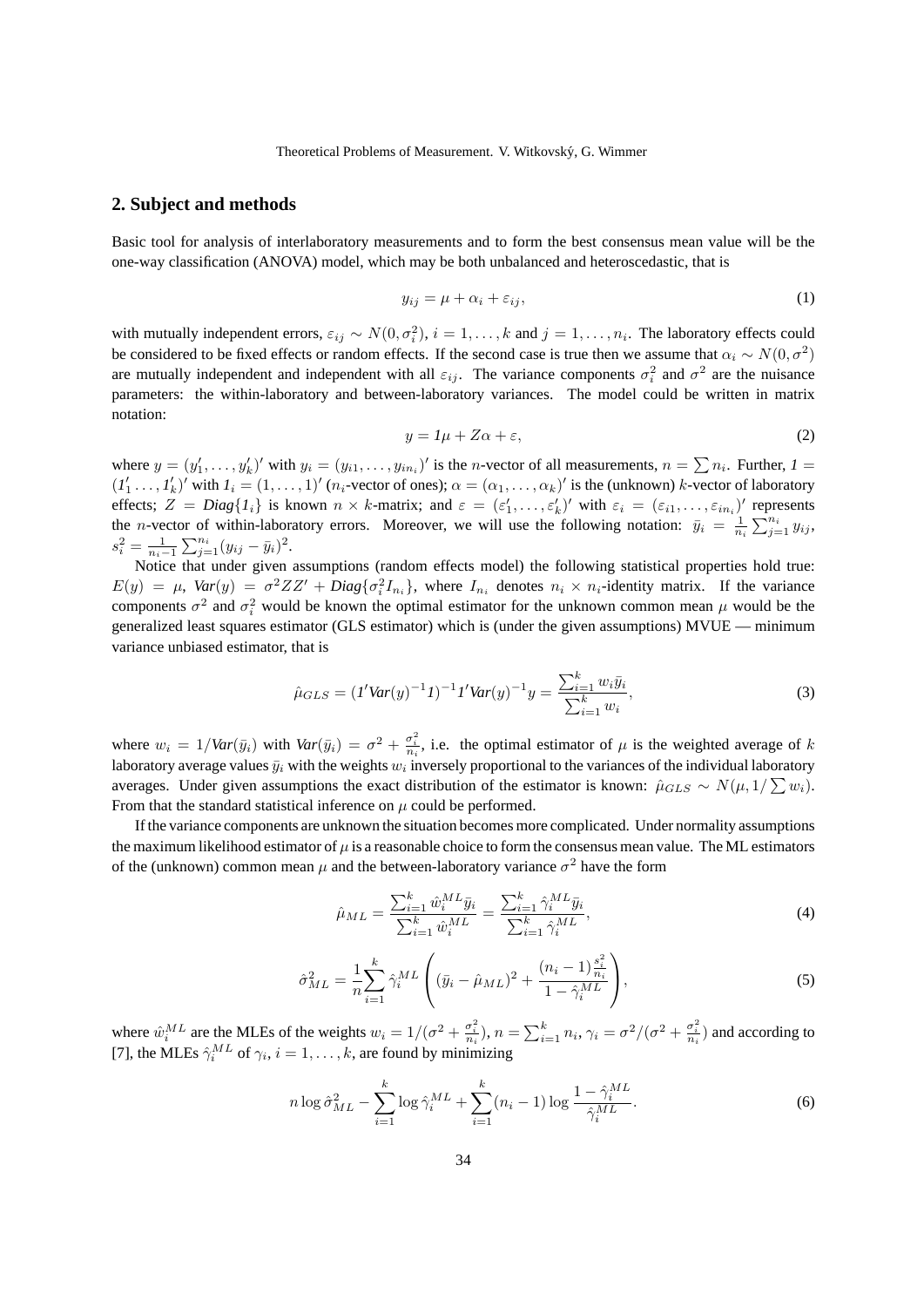### MEASUREMENT SCIENCE REVIEW, Volume 1, Number 1, 2001

Based on  $\hat{\sigma}_{ML}^2$  and  $\hat{\gamma}_i^{ML}$  it is possible to derive MLEs of within-laboratory variances  $\sigma_i^2$ ,  $i = 1, \dots, k$ , that is

$$
\hat{\sigma}_{iML}^2 = \frac{n_i \hat{\sigma}_{ML}^2 (1 - \hat{\gamma}_i^{ML})}{\hat{\gamma}_i^{ML}}.
$$
\n(7)

For more details see [7, 8]. Small sample distribution of  $\hat{\mu}_{ML}$  is in general unknown. Under assumptions given in [5], the ML estimator is asymptotically normally distributed (as  $n \to \infty$ ) with  $Var(\hat{\mu}_{ML}) \to 1/\sum w_i = \sigma^2/\sum \gamma_i$ . So, with  $z_\alpha$  denoting the critical point of standard normal distribution, the interval

$$
\hat{\mu} \pm z_{\alpha/2} \sqrt{\frac{\hat{\sigma}_{ML}^2}{\sum_{i=1}^k \hat{\gamma}_i^{ML}}}
$$
\n(8)

provides an approximate  $(1 - \alpha)$ % confidence interval based on the asymptotic distribution.

Computationally simpler method, the Mandel-Paule estimator, was suggested in [6]. This method is widely used in applications and experience has shown that it often provides reasonable estimates and is recommended for use in the preparation of standard reference materials. The Mandel-Paule estimator (MP estimator) has the form

$$
\hat{\mu}_{MP} = \frac{\sum_{i=1}^{k} \hat{w}_i^{MP} \bar{y}_i}{\sum_{i=1}^{k} \hat{w}_i^{MP}},
$$
\n(9)

where  $\hat{w}_i^{MP} = 1/(\hat{\sigma}_{MP}^2 + \frac{s_i^2}{n_i})$  are the MP estimators of the weights  $w_i$ . Here  $\hat{\sigma}_{MP}^2$  estimates the between-laboratory variance  $\sigma^2$  and could be derived iteratively from the equation

$$
\sum_{i=1}^{k} \frac{(\bar{y}_i - \hat{\mu}_{MP})^2}{\hat{\sigma}_{MP}^2 + \frac{s_i^2}{n_i}} = k - 1.
$$
\n(10)

Notice, that the MP estimator (9) coincides with the Graybill-Deal estimator (GD estimator), another widely accepted estimator for the common mean  $\mu$ , analyzed in [4], if the between-laboratory variance is zero, i.e. if the submodel  $y_{ij} = \mu + \varepsilon_{ij}$  of the model (1) is true. The GD estimator has the form

$$
\hat{\mu}_{GD} = \frac{\sum_{i=1}^k \hat{w}_i^{GD} \bar{y}_i}{\sum_{i=1}^k \hat{w}_i^{GD}} = \frac{\sum_{i=1}^k \frac{n_i}{s_i^2} \bar{y}_i}{\sum_{i=1}^k \frac{n_i}{s_i^2}}.
$$
\n(11)

Rukhin and Vangel in [7] suggested the modified MP estimator to be as previously with k instead of  $k - 1$  on the right hand side of (10). They showed that the MP estimator is well defined and the modified MP estimator is close to the ML estimator. They also derived the consistent estimator of the asymptotic variance of the consensus mean estimator  $\hat{\mu}$  (as  $k \to \infty$ ). So, the interval

$$
\hat{\mu} \pm z_{\alpha/2} \frac{\sqrt{\sum_{i=1}^{k} \frac{(\bar{y}_i - \hat{\mu})^2}{(\hat{\sigma}^2 + \frac{s_i^2}{n_i})^2}}}{\sum_{i=1}^{k} \frac{1}{\hat{\sigma}^2 + \frac{s_i^2}{n_i}}}
$$
(12)

provides an approximate  $(1 - \alpha)$ % confidence interval. Here  $\hat{\mu}$  is the MP estimator or the modified MP estimator of  $\mu$  and  $\hat{\sigma}^2$  is the MP estimator or the modified MP estimator of  $\sigma^2$ .

Table 2 reports the estimated consensus mean values calculated by the four above mentioned methods together with their (approximate) 95% confidence intervals and together with the estimates of the between-laboratory